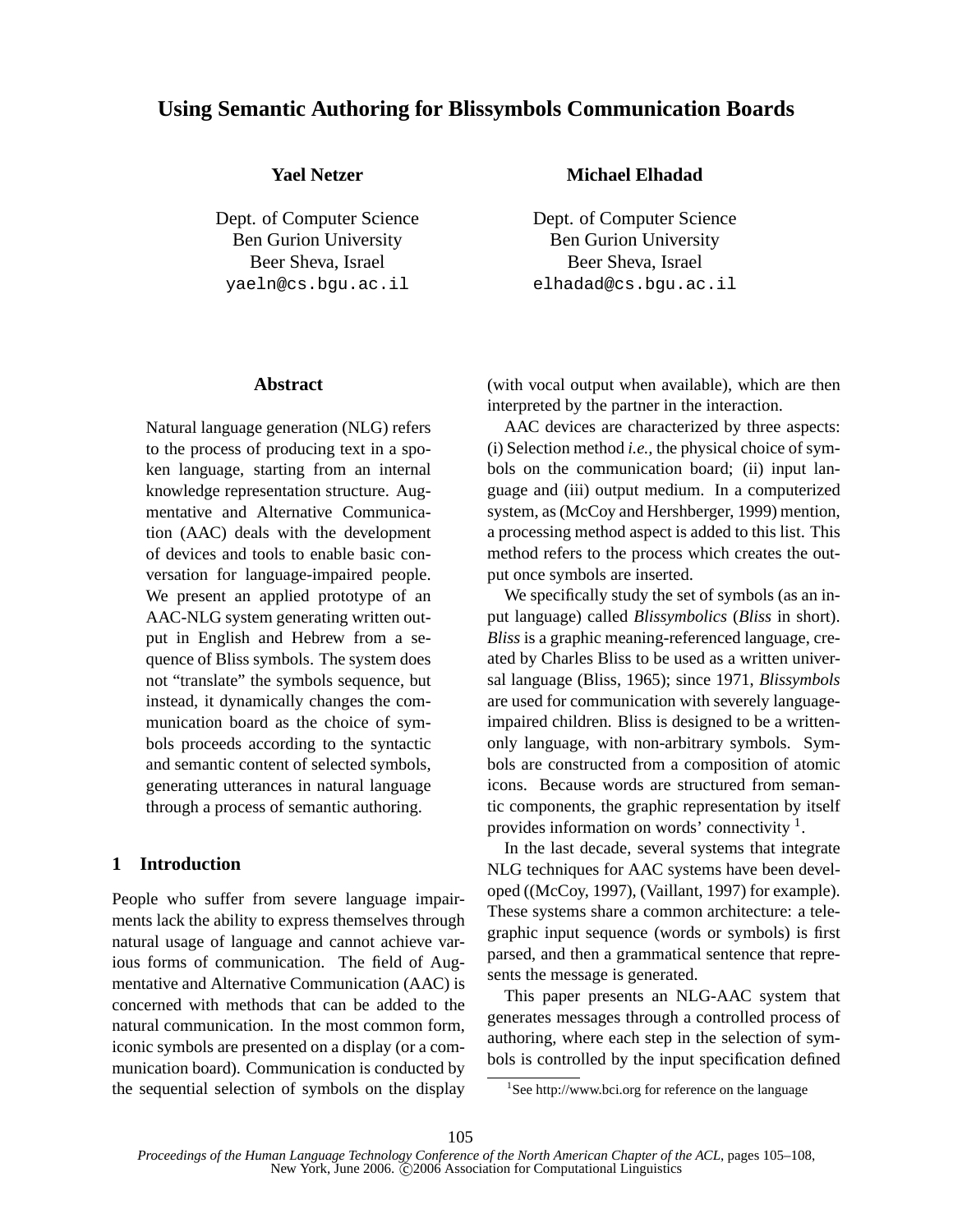for the linguistic realizer.

## **2 Generating Messages via Translation**

A major difficulty when parsing a telegraphic sequence of words or symbols, is that many of the hints that are used to capture the structure of the text and, accordingly, the meaning of the utterance, are missing. Moreover, as an AAC device is usually used for real-time conversation, the interpretation of utterances relies heavily on pragmatics – time of mentioned events, reference to the immediate environment.

Previous works dealing with translating telegraphic text, such as (Grishman and Sterling, 1989), (Lee et al., 1997) requires to identify dependency relations among the tokens of the telegraphic input. Rich lexical knowledge is needed to identify possible dependencies in a given utterance, *i.e.*, to find the predicate and to apply constraints, such as selectional restrictions to recognize its arguments.

Similar methods were used for AAC applications, COMPANSION (McCoy, 1997) for example – where the telegraphic text is expanded to full sentences, using a *word order parser,* and *a semantic parser* to build the case frame structure of the verb in the utterance, filling the slots with the rest of the content words given. The system uses the semantic representation to re-generate fluent text, relying on lexical resources and NLG techniques.

The main questions at stake in this approach are how good can a semantic parser be, in order to reconstruct the full structure of the sentence from telegraphic input and are pragmatic gaps in the given telegraphic utterances recoverable in general.

## **3 Generating Messages via Semantic Authoring**

Our approach differs from previous NLG-AAC systems in that, with the model of semantic authoring (Biller et al., 2005), we intervene during the *process* of composing the input sequence, and thus can provide early feedback (in the form of display composition and partial text feedback), while preventing the need for parsing a telegraphic sequence.

Semantic parsing is avoided by constructing a semantic structure explicitly while the user inputs the sequence incrementally. It combines three aspects into an integrated approach for the design of an AAC system:

- Semantic authoring drives a natural language realization system and provides rich semantic input.
- A display is updated on the fly as the authoring system requires the user to select options.
- Ready-made inputs, corresponding to predefined pragmatic contexts are made available to the user as semantic templates.

In this method, each step of input insertion is controlled by a set of constraints and rules, which are drawn from an ontology. The system offers, at each step, only possible complements to a small set of concepts. For example, if the previous symbol denotes a verb which requires an instrumental theme, only symbols that can function as instruments are presented on the current display. Other symbols are accessible through navigation operations, which are interpreted in the context of the current partial semantic specification. The general context of each utterance or conversation can be determined by the user, therefore narrowing the number of symbols displayed in the board.

The underlying process of message generation is based on layered lexical knowledge bases (LKB) and an ontology. The ontology serves as a basis for the semantic authoring process; it includes a hierarchy of concepts and relations, and the information it encodes interacts with the conceptual graphs processing performed as part of content determination and lexical choice. The ontology was acquired with a semi-automatic tool, which relies on WordNet (Miller, 1995) and VerbNet (Kipper et al., 2000).

We designed and implemented the **Bliss lexicon** for both Hebrew and English. The lexicon can be used either as a stand-alone lexicon or as part of an application through an API. The design of the lexicon takes advantage of the unique properties of the language. The Bliss lexicon provides the list of symbols accessible to the user, along with their graphic representation, semantic information, and the mapping of symbols to English and Hebrew words. The lexicon can be searched by keyword (*learn*), or by semantic/graphic component: searching all words in the lexicon that contain both *food* and *meat* returns the symbols *hamburger, hot-dog, meatball etc.* (see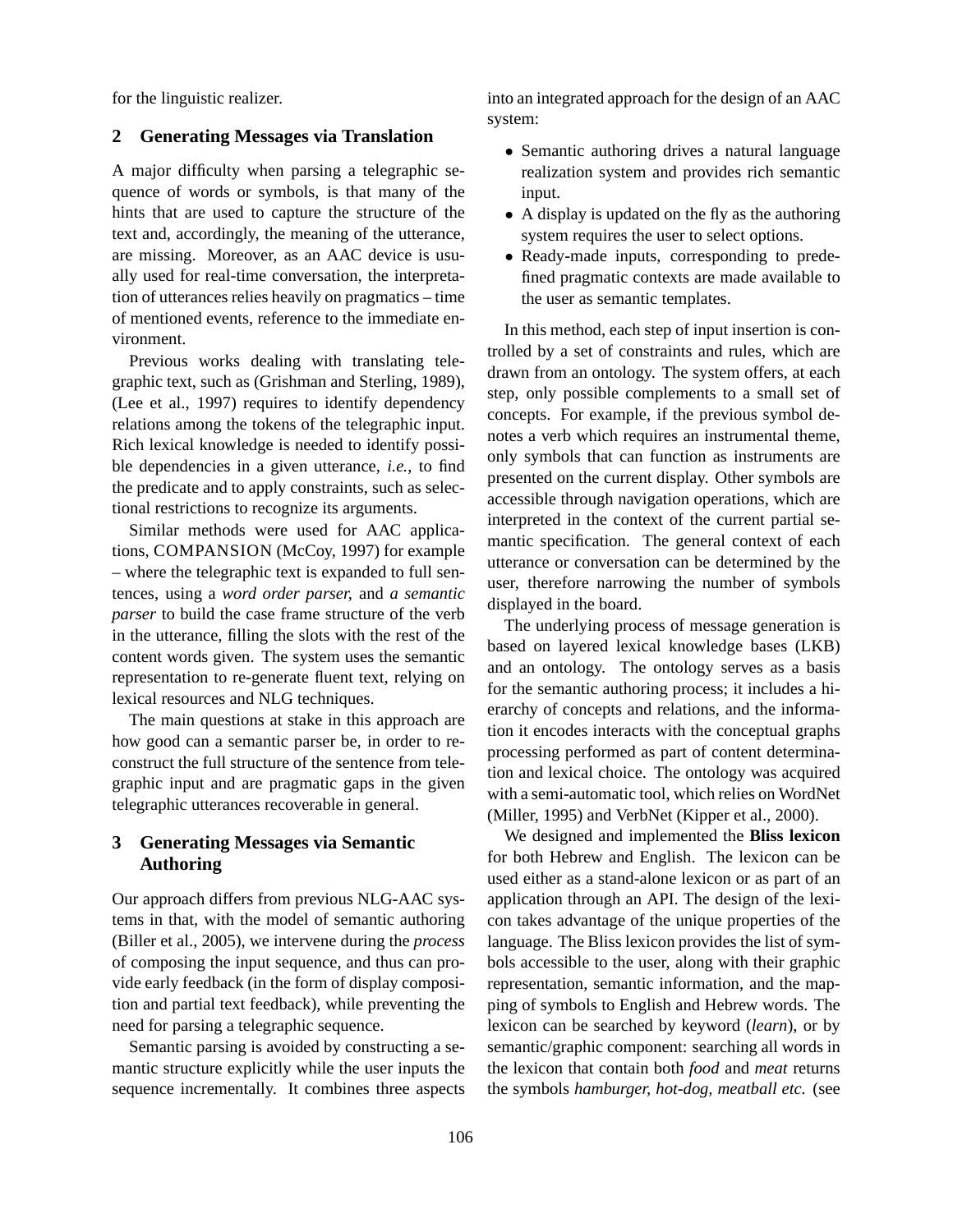Fig. 1). The lexicon currently includes 2,200 entries.



Figure 1: *A* snapshot of the Bliss Lexicon Web Application

The core of the processing machinery of the AAC message generation system is based on **SAUT** (Biller et al., 2005) – an authoring system for logical forms encoded as conceptual graphs (CG). The system belongs to the family of WYSIWYM (What You See Is What You Mean) (Power and Scott, 1998) text generation systems: logical forms are entered interactively and the corresponding linguistic realization of the expressions is generated in several languages. The system maintains a model of the discourse context corresponding to the authored documents to enable reference planning in the generation process.

Generating language from pictorial inputs, and specifically from Bliss symbols using semantic authoring in the WYSIWYM approach is not only a pictorial application of the textual version, but it also addresses specific needs of augmentative communication.

As was mentioned above, generating text from a telegraphic message for AAC usage must take the context of the conversation into account. We address this problem in two manners: (1) adding pre-defined inputs into the system (yet allowing accurate text generation that considers syntactic variations), and (2) enabling the assignment of default values to each conversation (such as participants, tense, mood). We also take advantage of the unique properties of the Bliss symbols; the set of symbols that are offered in each display can be filtered using their semantic/graphical connectivity; the reduction of the number of possible choices that are to be made by the user in each step of the message generation affects

the cognitive load and can affect the rate of communication.

#### **4 Evaluation**

We evaluate our system as an AAC application for message generation from communication boards. From an NLG evaluation perspective, this corresponds to an intrinsic evaluation, *i.e.* judging quality criteria of the generated text and its adequacy relative to the input (Bangalore et al., 1998). Since the prototype of our system is not yet adjusted to interact with alternative pointing devices, we could not test it on actual Bliss users, and could not perform a full extrinsic (task-based) evaluation.

However, as argued in (Higginbotham, 1995), evaluations of AAC systems with nondisabled subjects, when appropriately used, is easier to perform, and in some cases provide superior results. Higginbotham's claims rely on the observation that the methods of message production are not unique to AAC users and analogous communication situations exist both for disabled and nondisabled users. Nondisabled subjects can contribute to the understanding of the cognitive processes underlying the acquisition of symbol and device performance competencies. We believe that the evaluation of efficiency for non-AAC users should be served as baseline.

The approach we offer for message generation requires users to plan their sentences abstractly. (Mc-Coy and Hershberger, 1999) points that novel systems may be found to slow communication but to increase literacy skills. We therefore tested both speed of message generation and semantic coverage (the capability to generate a given message correctly).

The usage of semantic authoring was evaluated on nondisabled subjects through a user study of 10 subjects. This provides a reliable approximation of the learning curve and usability of the system in general (Biller et al., 2005).

In order to evaluate the keystroke savings of the system we have collected a set of 19 sentences written in Bliss and their full English correspondents. We compared the number of the words in the English sentences with the number of choices needed to generate the sentence with our system. The total number of choice steps is 133, while the total num